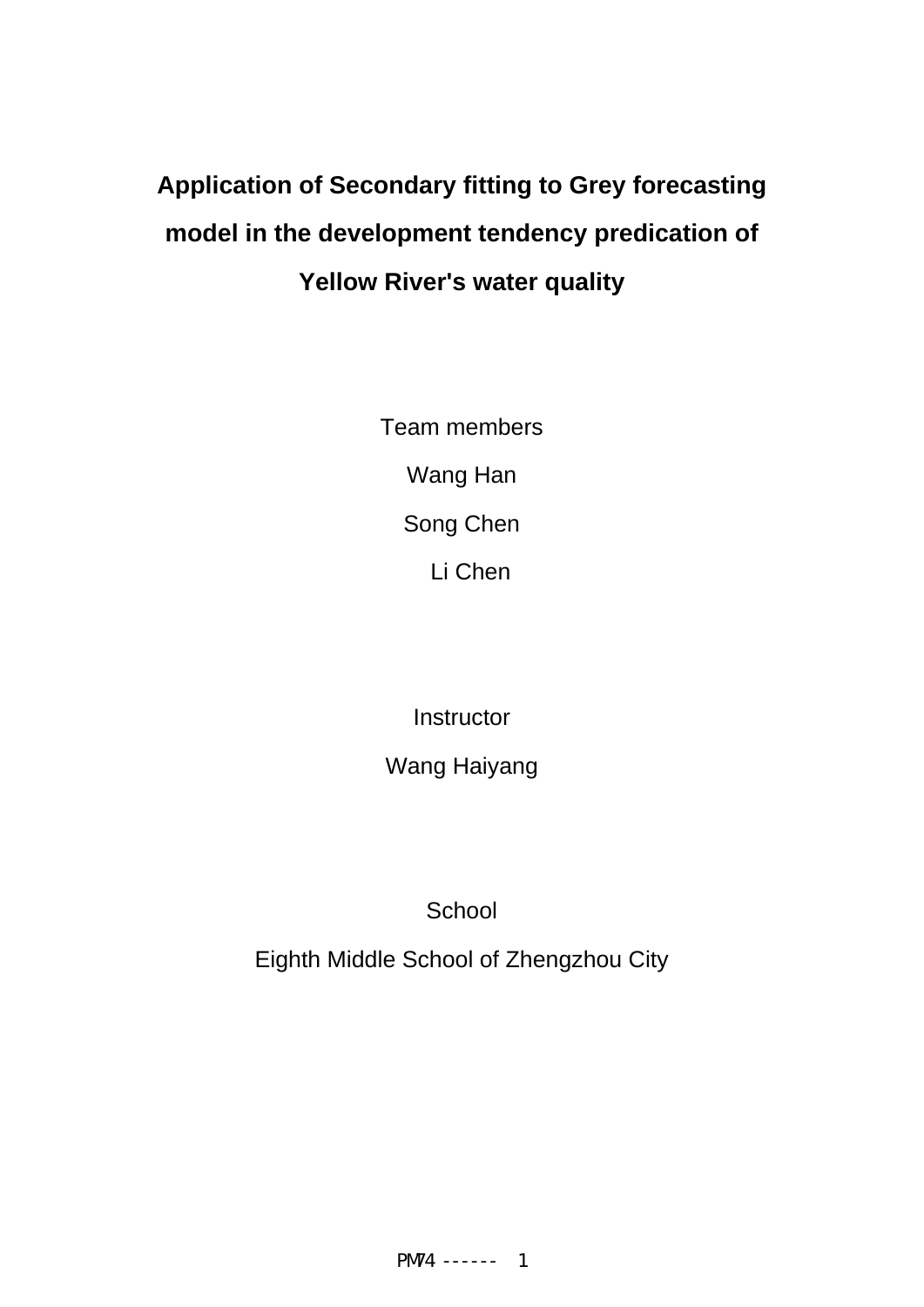# **Application of Secondary fitting to Grey forecasting model in the development tendency predication of Yellow River's water quality**

### **Abstract**

The classical GM (1, 1) Grey forecasting model has some defects like the low precision. So the classical model always needs to be improved based on the characteristics of the raw data. This article researched the various statistical data of Yellow River in the last 10 years, including the total flow, the volume of sewage and the percentage of various types of water quality, and found the new model, which was improved though two-order fitting, be more suitable for the prediction of the Yellow River water quality trends. The author processed the initial data by softening factor and improved the classical GM (1,1) Grey model though two-order fitting, then established a grey forecasting model about the total flow, the volume of sewage and the percentage of various types of water quality:

 $A^{(0)}(k+1) = A^{(1)}(k+1) - A^{(1)}(k) = M * (e^{-ak} - e^{-a(k-1)})$ .

The article made a reasonable prediction of the future development trend of Yellow River water quality pollution by using the model above. The results are as follows: in the next few years, the volume of sewage will be reduced and the percentage of high-quality water will rise slowly. It means that the water quality of Yellow River is improving. However, water quality recovers very slow and will not be radically improved if we do not take effective control measures. In order to speed up the improvement of water quality, we should strengthen pollution control. Suppose our goal is to make the IV and V type of water of Yellow River to be controlled in  $10\%$ and there is no inferior  $V$  type water, the list of treated sewage each year during the period 2009 to 2018 will be as follows:

(39.142,35.617,34.436,33.25,32.062,30.872,29.682,28.493,27.306,26.123) (Unit:100 millions tons) and the total domestic sewage will be 15779 million tons. The test result shows the improved model has high precision and the simulation results have good practical.

Finally, this article presented some effective and feasible ideas and recommendations for water pollution prevention and control of Yellow River according to the current situation of Yellow river water quality slow recovery.

**Key words:** Water Quality of Yellow River, Grey Forecasting Model, Softening Factor, Two-order Fitting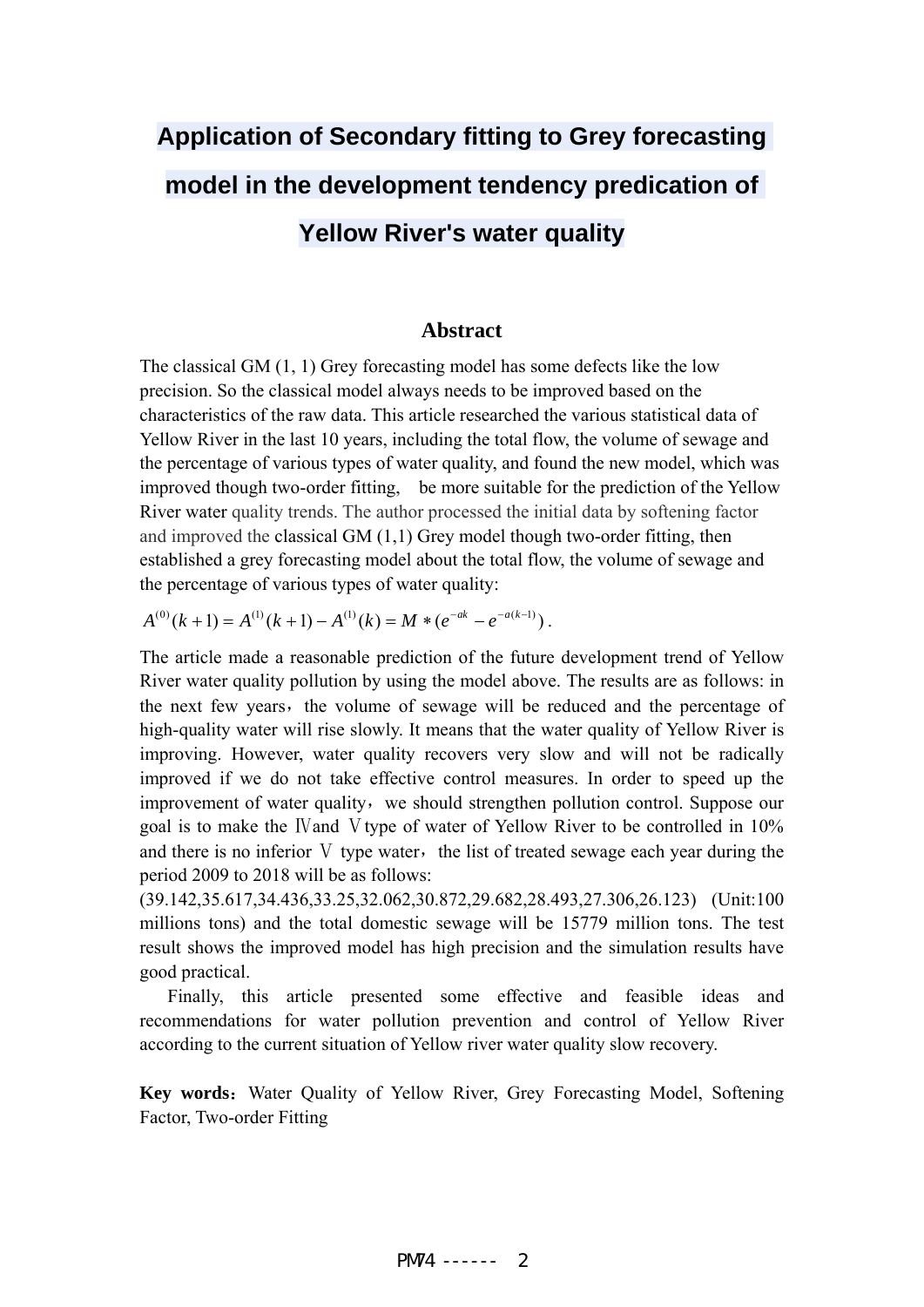#### **1**、**Preface**

The Yellow River is the mother river of China, which gave birth to the splendid civilization of China for five thousand years. The total area is 795,000 square kilometers.(including the internal flow area of 42,000 square kilometers).As the cradle of China ancient civilization, the Yellow River has made an indelible contribution for China and the world culture.

However, with the impact of human activities on the intensification of the natural environment and the rapid development of industry and agriculture of the Yellow River the Yellow River water quality has declined significantly, particularly since the reform and opening. It is seriously affecting people's production and living within the catchments and national economy. Although it makes people be aware the serious consequences of water quality and take a series of measures to protect the mother river, so far, the Yellow River water pollution problem is still serious. From the 80s of last century, the total discharge of sewage annual emissions from 2 per year million tons to 4 billion tons more sharply, almost doubled to the last century. The annual chemical oxygen emissions demand is 1.4 million tons and the ammonia emission is thirteen forty thousand tons per year. Respectively, over the Yellow River water environmental capacity of 1 / 3 and 2.5 times. The proportion of five categories and poor water quality is higher, many accidents have occurred caused by deterioration of water quality. Especially in the Yellow River and Huaihe River region, water resources are very scarce. The proportion of  $V$  type water and inferior  $V$  type water is as large as 40 to 50 percent, which has aggravated the water supply and demand. According to the Ministry of Water Resources, the current water shortage cities is more than 300 and the affected population is 1 million or more. In rural areas 3 million people are drinking unsafe water, which about 1.9 million people drinking excessive levels of harmful substances, more than 6300 million people drink high fluorine water,200 million drink high-arsenic water and more than 3800 million people drink brackish water. The issue of Excessive levels of harmful substances in drinking water is very prominent and the trend is increasing. It affects and threatens people's water safety and physical health. In general, in some areas and watersheds, water pollution trend has been showing extending from the tributaries to the mainstream, spreading from urban to rural, from surface to underground infiltration, from land to sea.

 So, what will Yellow River water quality change in the future? Is worsening or improve? What we should do is how to control the discharge of the Yellow River basin and take Measures to protect the Mother River.

This article will analyze the past decade  $(1999 \sim 2008)$  development of the Yellow River water quality changes, using the gray theory system to predict the future of the Yellow River water quality trends, giving the Yellow River water discharge limits in the future, making the appropriate comments and suggestions , providing the basis for the Yellow River water pollution control.

2、Analyzing of water quality in Yellow River for past decade(1999~2008)

According to the Yellow River water resources newspaper ,during the period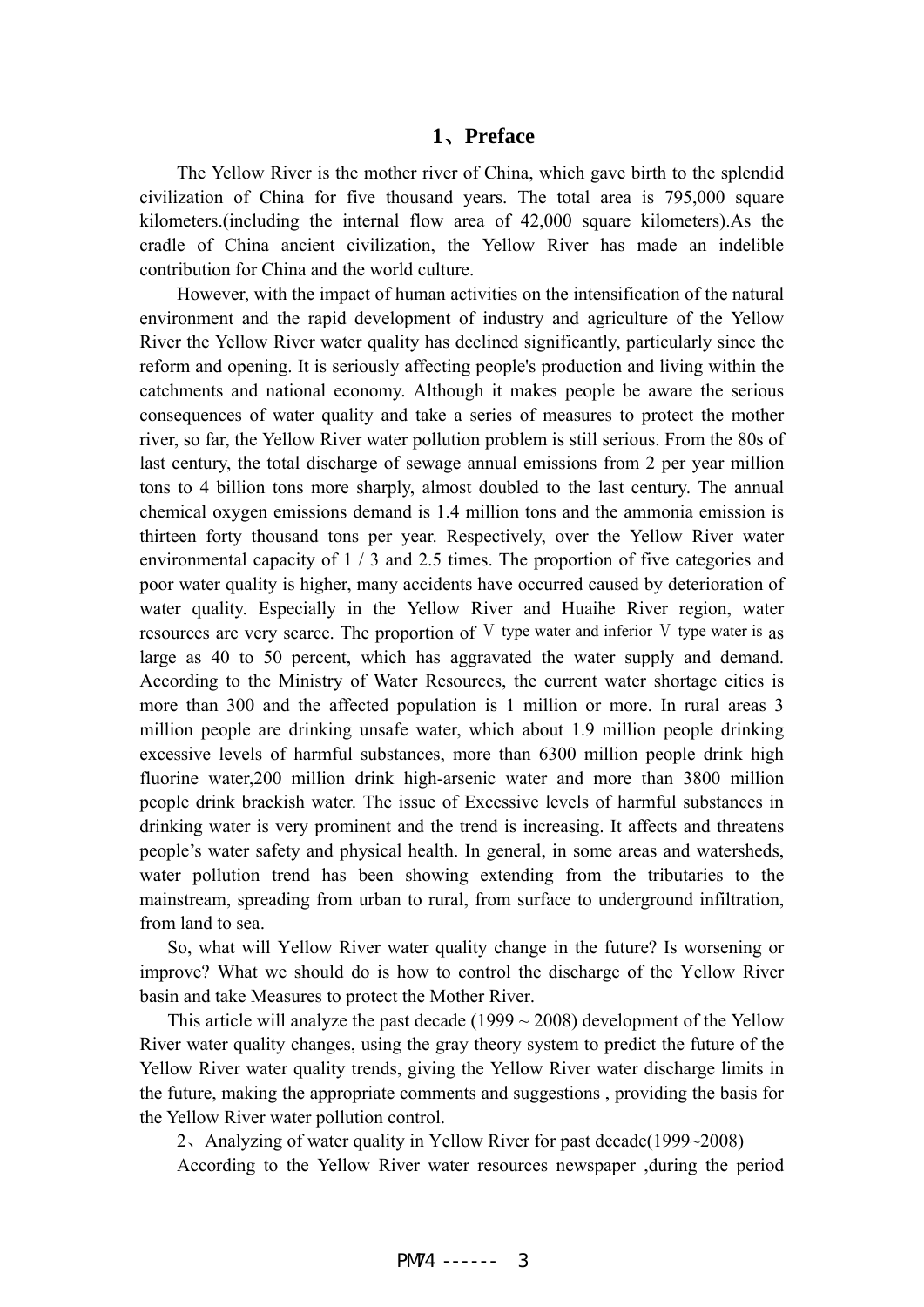1999 to 2008 the Yellow River of the total quantity of water, total water consumption, into the sea, the total flow (Note: The total flow is the total quantity of water, total water consumption is into the sea), emissions in Table 2-1.

|      | Statistics of the Yellow Water flows and emissions from 1999 to 2008 |                              |                          |                          |                          |  |  |  |  |
|------|----------------------------------------------------------------------|------------------------------|--------------------------|--------------------------|--------------------------|--|--|--|--|
|      |                                                                      |                              | Into the sea             | Total flow               | Emission                 |  |  |  |  |
|      | Total quantity water                                                 | Total consumption            | $(100 \text{ millions})$ | $(100 \text{ millions})$ | $(100 \text{ millions})$ |  |  |  |  |
| Year | $(100 \text{ millions m}^3)$                                         | $(100 \text{ millions m}^3)$ | $m^3$ )                  | $m^3$ )                  | t)                       |  |  |  |  |
| 1999 | 516.82                                                               | 392.74                       | 61.69                    | 971.25                   | 41.98                    |  |  |  |  |
| 2000 | 480.68                                                               | 365.89                       | 41.74                    | 888.31                   | 42.22                    |  |  |  |  |
| 2001 | 474.55                                                               | 361.79                       | 40.89                    | 877.23                   | 41.35                    |  |  |  |  |
| 2002 | 494.93                                                               | 382.23                       | 34.62                    | 911.78                   | 41.28                    |  |  |  |  |
| 2003 | 429.12                                                               | 336.45                       | 189.6                    | 955.17                   | 41.46                    |  |  |  |  |
| 2004 | 444.75                                                               | 342.3                        | 196.18                   | 983.23                   | 42.65                    |  |  |  |  |
| 2005 | 465.01                                                               | 361.75                       | 204.08                   | 1030.84                  | 43.53                    |  |  |  |  |
| 2006 | 512.1                                                                | 401.73                       | 186.7                    | 1100.53                  | 42.63                    |  |  |  |  |
| 2007 | 484.88                                                               | 379.78                       | 199.8                    | 1064.46                  | 42.86                    |  |  |  |  |
| 2008 | 490.95                                                               | 383.54                       | 141.6                    | 1016.09                  | 40.06                    |  |  |  |  |

Table 2-1 Statistics of the Yellow Water flows、consumption and emissions from 1999 to 2008

Chart 2-1 and 2-2 Changes of the Yellow Water flows and emissions from 1999 to 2008



Figure 2-1 Changes of the Yellow Water flows from 1999 to 2008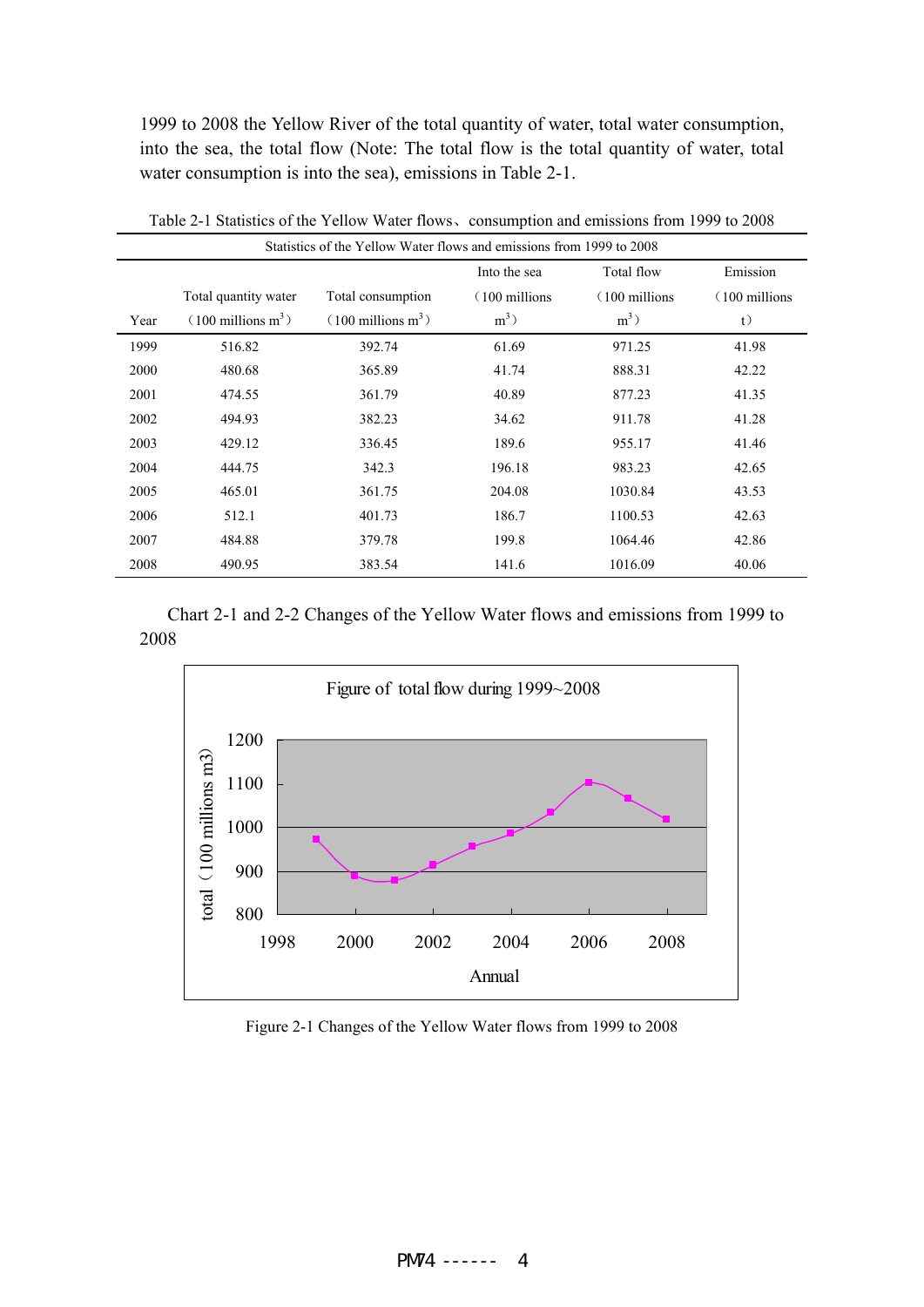

Figure 2-2 Changes of the Yellow Water emissions from 1999 to 2008

In Table 2-2 listing the Yellow River Class  $I \sim II$ , III, IV, V and worse Grade V sections account for the proportion of all those involved in statistical sections from 1999 to 2008. The annual variation is shown in Figure 2-3

|        | Statistics of the Yellow Water quality percentage from 1999 to 2008 (%) |           |          |         |               |  |  |  |  |  |
|--------|-------------------------------------------------------------------------|-----------|----------|---------|---------------|--|--|--|--|--|
| Annual | Class $I \sim II$                                                       | Class III | Class IV | Class V | Worse Grade V |  |  |  |  |  |
| 1999   | 7.4                                                                     | 32.1      | 26.1     | 10.5    | 23.9          |  |  |  |  |  |
| 2000   | 3                                                                       | 35.7      | 20.1     | 17.2    | 24            |  |  |  |  |  |
| 2001   | 1.5                                                                     | 30.2      | 26.4     | 16.5    | 25.4          |  |  |  |  |  |
| 2002   | 5.1                                                                     | 14.3      | 17.6     | 15.8    | 47.2          |  |  |  |  |  |
| 2003   | 7.9                                                                     | 13.5      | 22.3     | 13.7    | 42.6          |  |  |  |  |  |
| 2004   | 16.9                                                                    | 10.8      | 19.3     | 9.6     | 43.4          |  |  |  |  |  |
| 2005   | 20.3                                                                    | 19.7      | 23.9     | 4.9     | 31.1          |  |  |  |  |  |
| 2006   | 11.9                                                                    | 29.7      | 15.4     | 11.9    | 31.1          |  |  |  |  |  |
| 2007   | 16.1                                                                    | 27.5      | 15.8     | 6.9     | 33.7          |  |  |  |  |  |
| 2008   | 17.8                                                                    | 21.4      | 13.5     | 10.5    | 36.8          |  |  |  |  |  |

Table 2-2 the percentage of various types of water during 1999 to 2008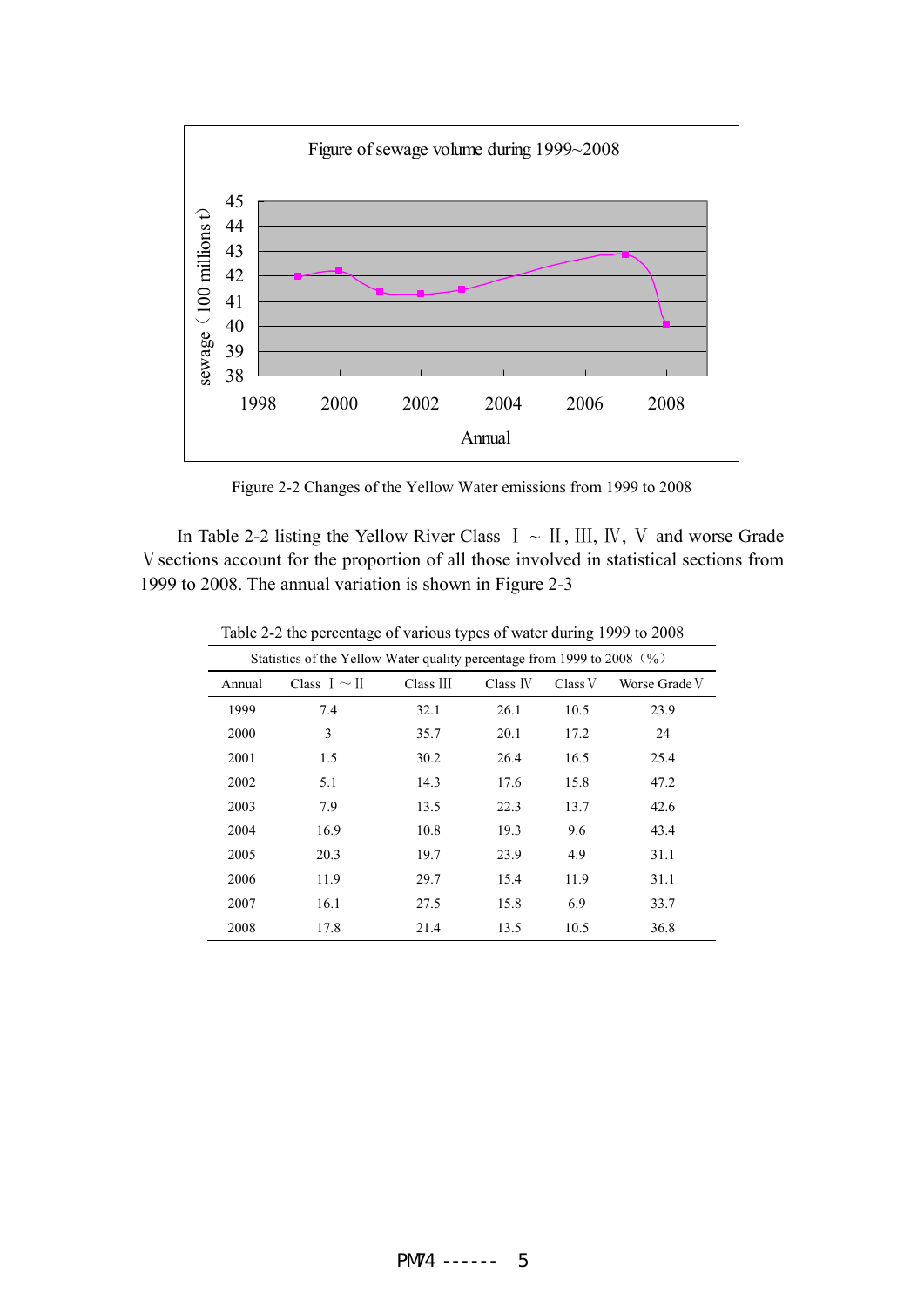

Figure 2-3 percentages of various types of water during 1999 to 2008

Figure 2-3 Changes of the Yellow Water quality percentage from 1999 to 2008

From Table 2-1 and Figure 2-1and 2-2 can be seen that the total flow of the Yellow River has remained fluctuated about 100 billions  $m<sup>3</sup>$  over the past years and the annual amount of sewage has fluctuated around the 42 tons. However, from the data analysis, the changes of Yellow River flow and changes in emissions has no significant. We can not find any disciplinarian about pollution.

From Table 2-2 and Figure 2-3 can be seen:

1、Over the past years, sections of the Yellow River water quality is worse than the proportion of Class Ⅲ section.

2、The proportion of inferior class Ⅴ section has always higher.

3、There was no significant change in the proportion of Various sections, can not reflect changes development of the Yellow River water quality in the future.

Just from the above data, in recent years the Yellow River emissions remained at high level. The water pollution is more serious and poor quality sections account for high proportion. There is no obvious disciplinarian. We can not find out the future of the Yellow River water quality trends, which meet the gray theory. Therefore, we consider the modified gray prediction model for the future development of the Yellow River water quality trends to predict and base on forecast results pose suggest protect programs for Yellow water quality.

#### **3. Grey Forecasting Model Analysis and Improvement**

3.1 The classical GM (1,1) Grey forecasting model

The traditional modeling process is as follows:

The raw data is recorded as  $A^{(0)} = (A^{(0)}(1), A^{(0)}(2), \dots, A^{(0)}(i))$ 

$$
A^{(1)}(k) = \sum_{i=\beta}^{k} A^{(0)}(i) \qquad k = \beta, \cdots, n \qquad \qquad \text{---}
$$
 (1)

 $A^{(1)}$  is named 1-AGO sequence of original sequence.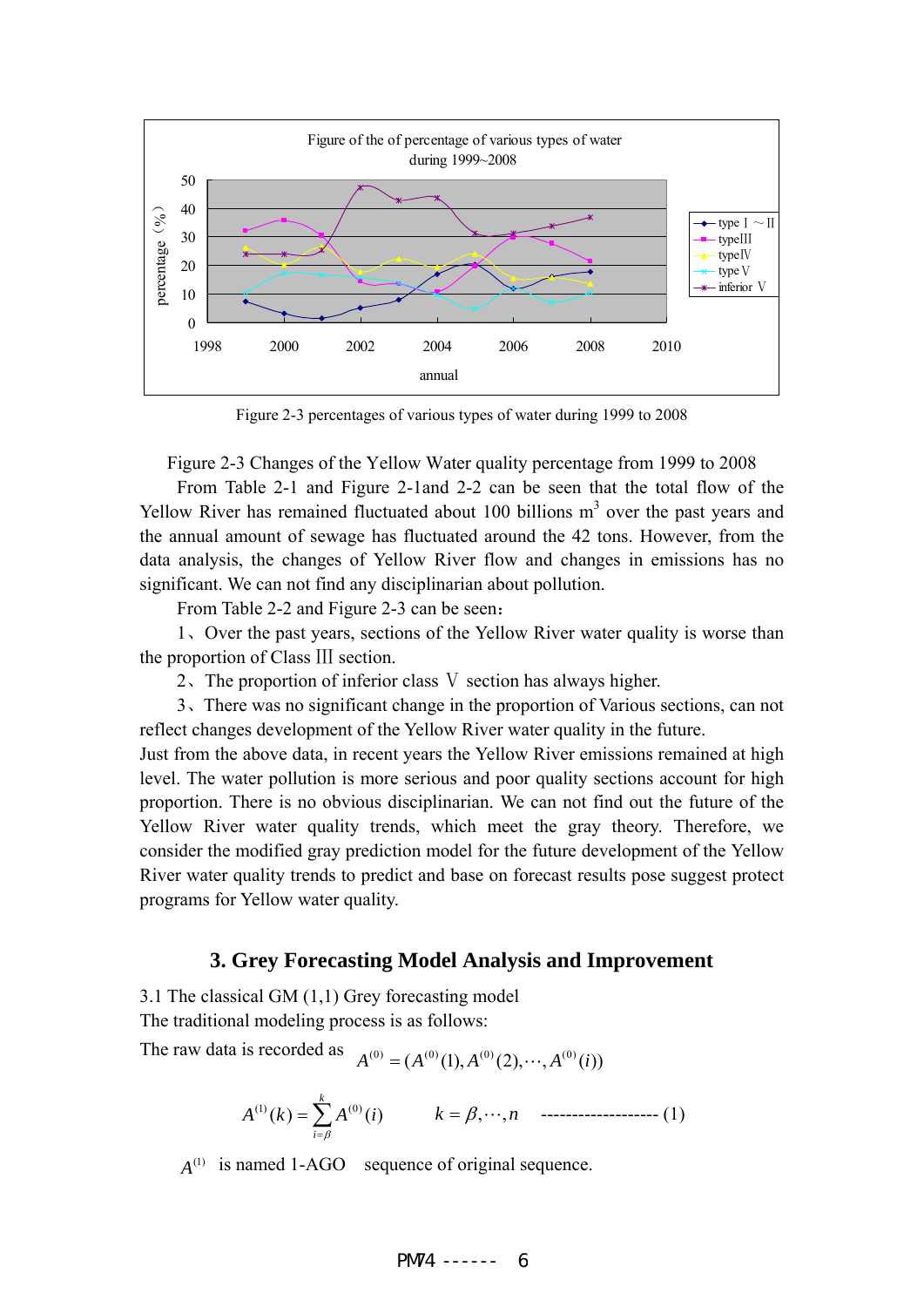$z^{(1)}$  is weighted average value of  $A^{(1)}$ , so  $z^{(1)}(k) = \alpha A^{(1)}(k) + (1 - \alpha)A^{(1)}(k-1)(k = 2,3,\dots, i)$ .  $\alpha$  is certain parameters and generally  $\alpha=0.5$ .  $z^{(1)}$  should be recorded as:  $z^{(1)} = (z^{(1)}(2), z^{(1)}(3), \dots, z^{(1)}(i))$ . If we take the  $k(k=1,2,...i)$  as continuous variable (t) and take the sequence  $A_i^{(1)}$  as a function on t, so  $A_i^{(1)} = A_i^{(1)}(t)$ .

Then we can create a differential equation model as following:

$$
\frac{dA_1^{(1)}}{dt} + aA_1^{(1)} = b \quad \text{---} \quad (2)
$$

Because  $A^{(1)}(k) - A^{(1)}(k-1) = A^{(0)}(k)$  and  $A^{(0)}(k)$  is grey derivative and

 $z^{(1)}(k)$  is background value, so the grey differential equation of the equation (2) can be turned into the follow equation:

 $A^{(0)}(k) + az^{(1)}(k) = b(k = 2,3,\dots, i)$ 

It's matrix form should be:

$$
Y^{(0)} = B \ast (a, b)^T
$$

Where

$$
Y^{(0)} = (A^{(0)}(2), A^{(0)}(3), \cdots, A^{(0)}(i))^T, B = \begin{pmatrix} -z^{(1)}(2) & -z^{(1)}(3) \cdots -z^{(1)}(i) \\ 1 & 1 & \cdots & 1 \end{pmatrix}^T
$$

The parameter values estimated through least square method should be:

$$
(a,b)^{T} = (B^{T} * B)^{-1} * B^{T} * Y^{(0)}
$$

Then we can get the special solution of the equation (2) as follow:

$$
A^{(1)}(t+1) = (A^{(0)}(1) - \frac{b}{a}) * e^{-at} + \frac{b}{a}
$$

So:

$$
A^{(0)}(k+1) = A^{(1)}(k+1) - A^{(1)}(k)
$$
  
=  $(A^{(0)}(1) - \frac{b}{a}) * (e^{-ak} - e^{-a(k-1)})$ 

Finally, we can get the simulated values and predicted values.

## 3.2 The improvement process of  $GM(1,1)$  --two-order fitting

Calculation error of the traditional model is always large and the model cannot meet the requirements. The checking results show that it do not apply the forecast of the amount of the Yellow River sewage and water quality data. However, the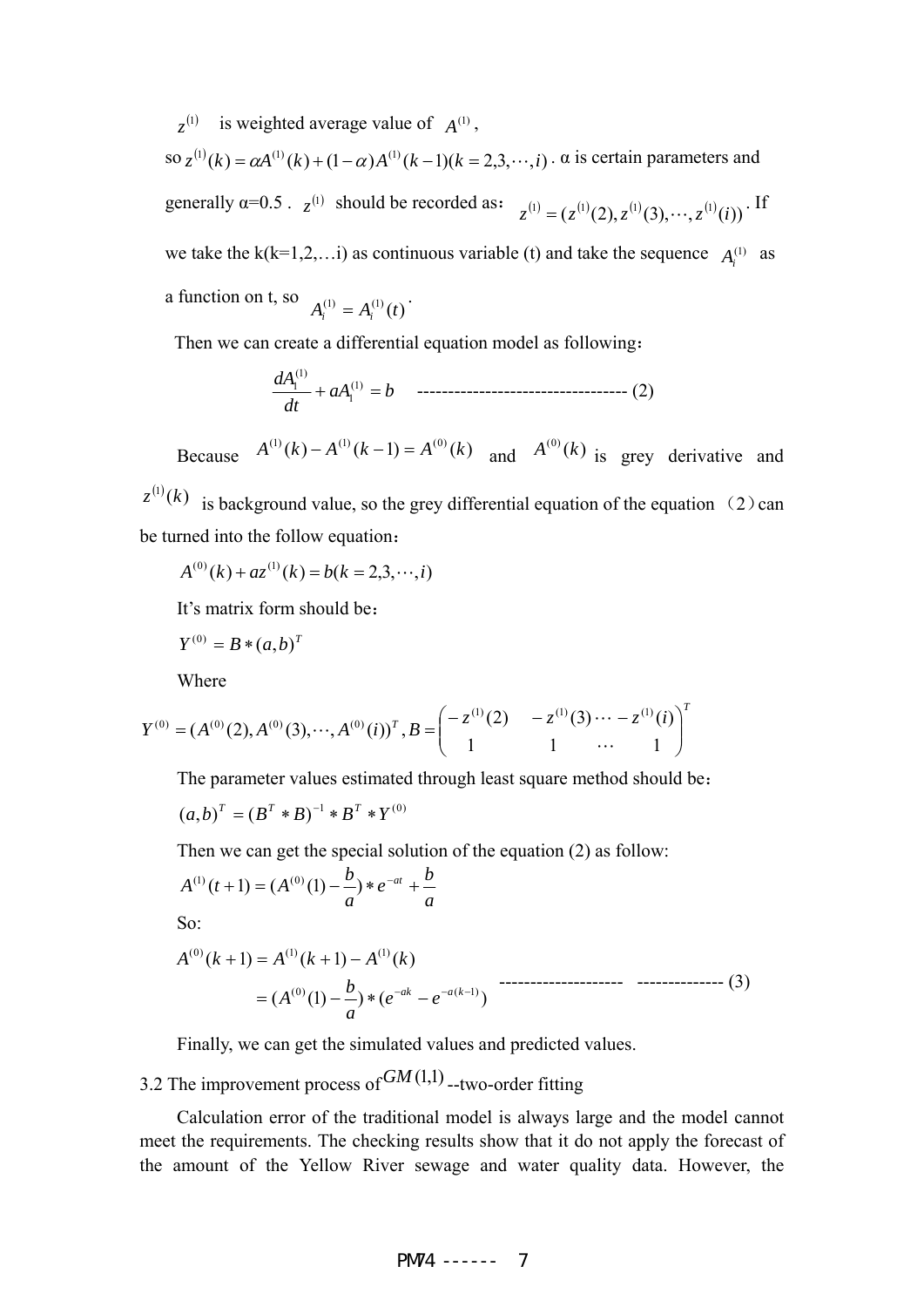improved forecasting model, which has been improved though two-order fitting, has very high accuracy.

The modeling process of two-order fitting forecasting model is as following: Record the model originated from( the first simulation as:

$$
A^{(1)}(k+1) = Me^{-ak} + N
$$
-----  
-----  
-----  
-----(4)

Then

 $A^{(1)}(n) = Me^{-a(n-1)} + N$  $A^{(1)}(2) = Me^{-a} + N$  $A^{(1)}(1) = Me^0 + N$ ###

Its matrix form should be:

$$
A^{(1)} = G \binom{M}{N}
$$

Where:

$$
A^{(1)} = (A^{(1)}(1), A^{(1)}(2), \cdots, A^{(1)}(n))^{T}
$$
  
\n
$$
G = \begin{pmatrix} e^{0} & 1 \\ e^{-a} & 1 \\ \vdots & \vdots \\ e^{-a(n-1)}1 \end{pmatrix}
$$

We can get follow equation through least square method:

$$
\binom{M}{N} = (G^T G)^{-1} G^T A^{(1)}
$$

There will be a more accurate two-order fitting forecasting model:

$$
A^{(1)}(k+1) = Me^{-ak} + N \cdots \cdots \cdots \cdots \cdots \cdots \cdots \cdots \cdots \cdots \cdots (7)
$$

Then:

$$
A^{(0)}(k+1) = A^{(1)}(k+1) - A^{(1)}(k)
$$
  
=  $M * (e^{-ak} - e^{-a(k-1)})$ 

### **4. Modeling process and solution of two-order fitting model**

4.1 Questions

We should achieve the following objectives through further analysis and research on the data:

(1).Forecast the total flow and the volume of sewage of the Yellow River in the next few years;

(2). Find out the development law of the water quality;

(3). Forecast the development trend of water pollution in 10 years if we do not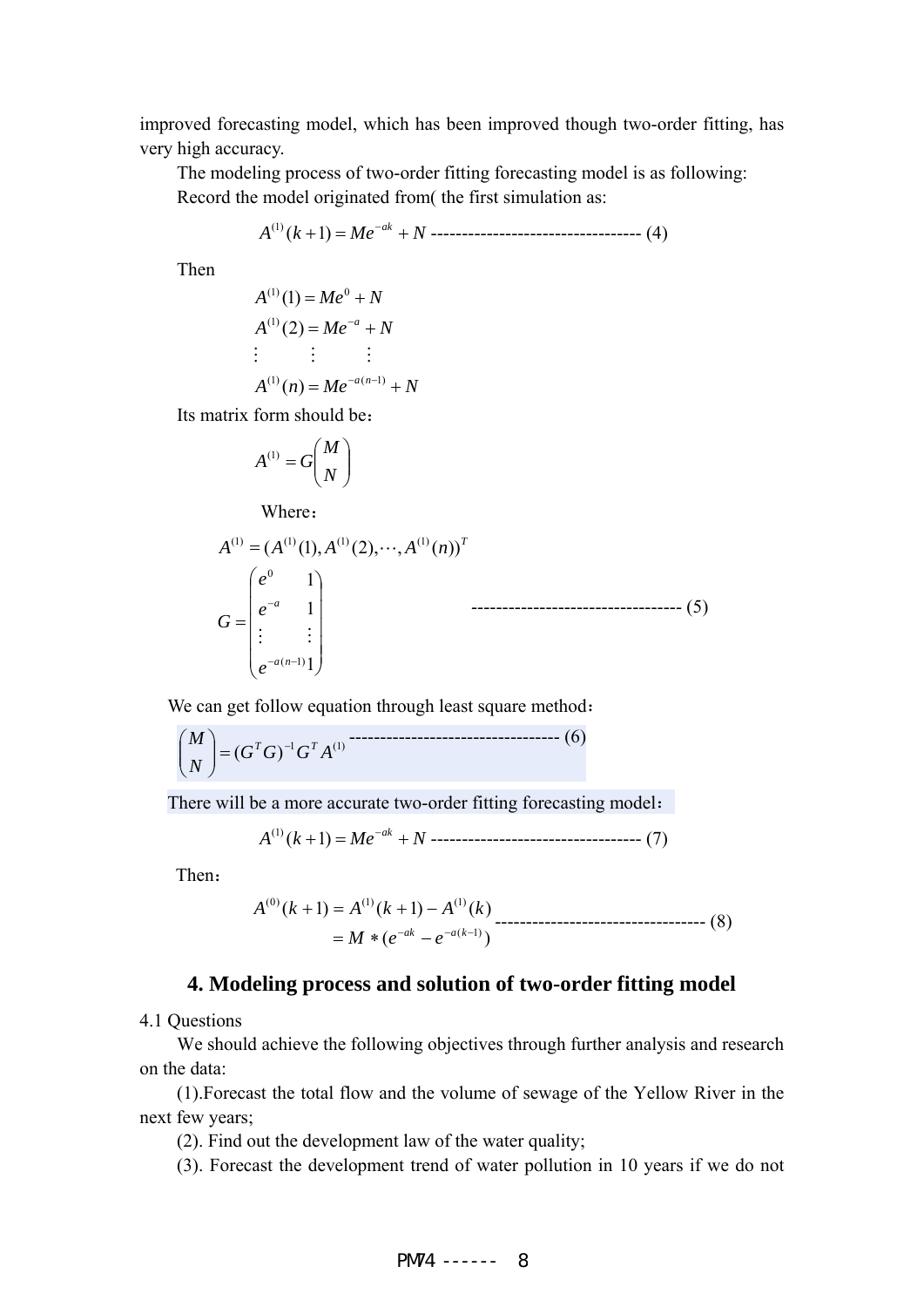take any control measures;

(4). In order to control the amount of  $W$  and  $V$  type water within 20% and there be no inferior V type water, how much wastewater should be purified in 10 years;

(5). Practical suggestions and comments for solving the problem of water pollution of the Yellow River.

4.2 Analysis of the problem

According to the results in the chapter 2, the development law of various data was not obvious in the past few years and there will be many uncertainties. Grey theory is suitable in this case. So we can create grey forecasting model and forecast the development trend of various types of water and the total domestic sewage in 10 years. According to these predictions, we can calculate the volume of sewage should be purified in 10 years.

Finally, develop corresponding strategies from many aspects for pollution prevention.

4.3 Model

 Create improved forecast model through the grey theory. Take the random quantities in the initial data as gray numbers and find out the law hidden inside the initial data.

4.4Solution of the model

4.4.1Data Preprocessing

The data in table 2-1 and table 2-2 are volatile and should be pretreated before use. In this paper, the author deals with the initial data by softening factor.

Record the original sequence as:  $X = (x(1), x(2), \dots, x(i))$ .

Record the processed sequence as:  $XD = (x(1)d, x(2)d, \dots, x(i)d)$ ,

Namely,

$$
A^{(0)} = (A^{(0)}(1), A^{(0)}(2), \cdots, A^{(0)}(i))
$$
.

Where

$$
A^{(0)}(k) = \frac{1}{n-k+1} (x(k) + x(k+1) + \dots + x(n))
$$
  
  $k = 1, 2, \dots, n$  (9)

The processed date is in table 4-1.

| Table 4-1 processed date                                                      |       |       |       |       |       |       |       |       |       |       |
|-------------------------------------------------------------------------------|-------|-------|-------|-------|-------|-------|-------|-------|-------|-------|
| 1999<br>2003<br>2004<br>2000<br>2001<br>2002<br>2005<br>2006<br>2007<br>annul |       |       |       |       |       |       |       |       | 2008  |       |
| Total flow                                                                    | 979.9 | 996.9 | 1004  | 1010  | 1017  | 1024  | 1031  | 1038  | 1045  | 1052  |
| Sewage volume                                                                 | 42    | 42    | 41.98 | 42.07 | 42.2  | 42.35 | 42.27 | 41.85 | 41.46 | 40.06 |
| Type $I \sim II$                                                              | 14.62 | 15.04 | 15.52 | 16    | 16.38 | 16.63 | 16.64 | 16.67 | 17.38 | 17.8  |
| TypeIII                                                                       | 23.49 | 22.53 | 20.89 | 19.56 | 20.43 | 21.82 | 24.58 | 26.2  | 24.45 | 21.4  |
| Type IV                                                                       | 20.04 | 19.37 | 19.28 | 18.26 | 18.37 | 17.58 | 17.15 | 14.9  | 14.65 | 13.5  |
| Type V                                                                        | 11.75 | 11.89 | 11.23 | 10.47 | 9.583 | 8.76  | 8.55  | 9.767 | 8.7   | 10.5  |
| inferior V type                                                               | 33.92 | 35.03 | 36.41 | 37.99 | 36.45 | 35.22 | 33.18 | 33.87 | 35.25 | 36.8  |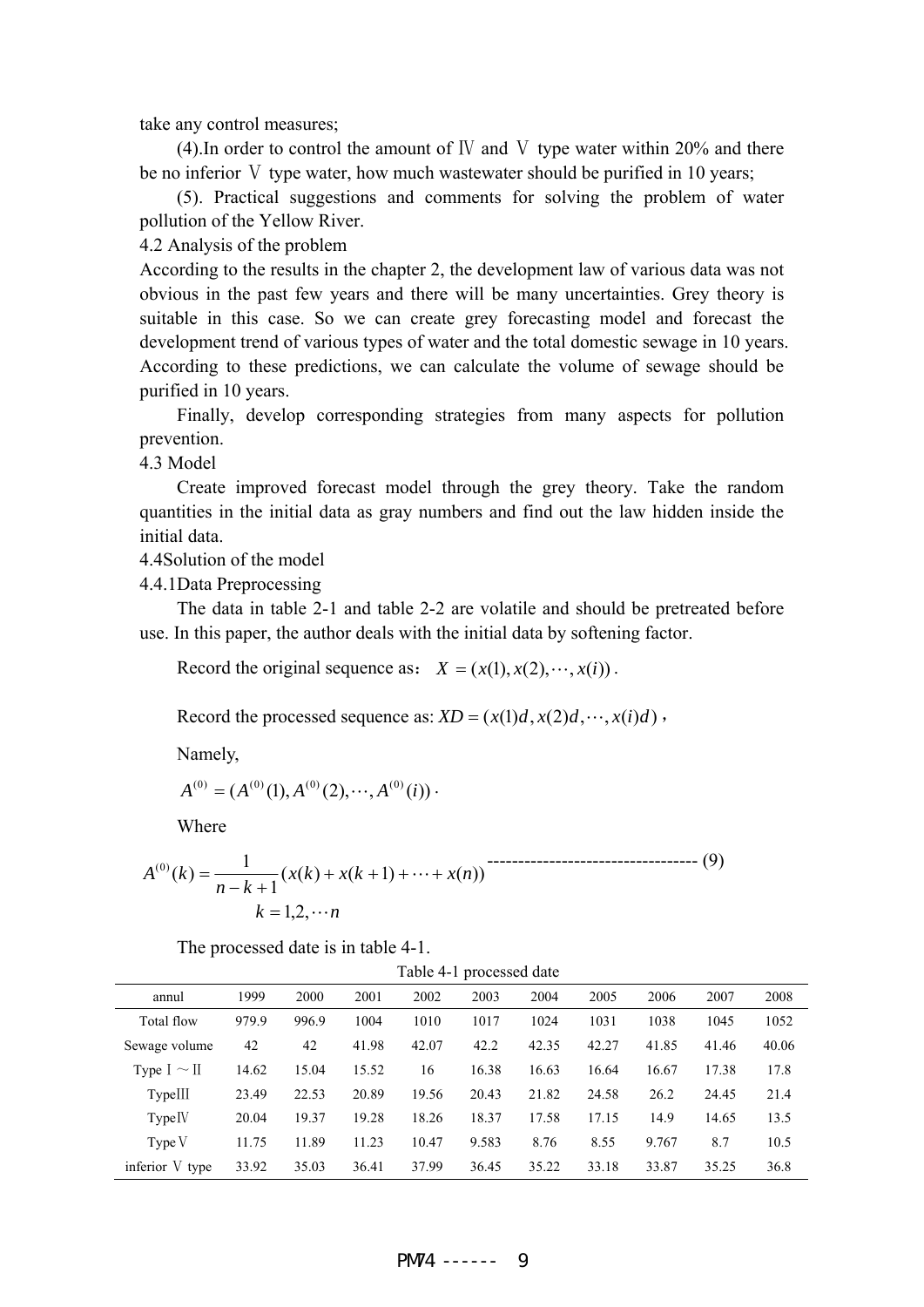#### 4.4.2. Solution of the improved model

The functions in table 4-2 are quadratic functions of model fitting. According to these functions, we can get all kinds of forecast data in the table 4-3. Through checking the deviation of the results, we find out that the predicted value from the grey forecasting model is very close to the true value. Take the percentage of  $\bar{1}$  and II type of water for example, the ratio of standard deviation  $(C)$  is 0.1884 and the small error probability (p) is 1, so the improved model can be considered to achieve the general requirements.

| Projects         | (M, N)                      | Quadratic functions                            |
|------------------|-----------------------------|------------------------------------------------|
| Total flow       | $(148969.041,-147989.1522)$ | 148969.041exp(0.0066696t)+(-147989.1522)       |
| Sewage volume    | $(-11150.1128, 11191.4613)$ | $-11150.1128 \exp(-0.0038275t) + (11191.4613)$ |
| Type $I \sim II$ | $(823.4814,-808.9393)$      | 823.4814exp(0.018387t)+(-808.9393)             |
| TypeIII          | $(1193.4506,-1170.2151)$    | $1193.4506 \exp(0.017402t) + (-1170.2151)$     |
| TypeIV           | (-478.0769,497.479)         | $-478.0769 \exp(-0.04336t)+(497.479)$          |
| TypeV            | $-392.9031,405.651$         | $-392.9031 \exp(-0.027926t) + (405.651)$       |
| inferior V type  | (-9633.7778,9668.1429)      | $-9633.7778 \exp(-0.003745t) + (9668.1429)$    |

Table 4-2 Quadratic functions of model fitting

#### Table 4-3 Percentage of various types of water

| Annual             | 2009   | 2010   | 2011   | 2012   | 2013   | 2014   | 2015   | 2016   | 2017   | 2018   |
|--------------------|--------|--------|--------|--------|--------|--------|--------|--------|--------|--------|
| Total flow         | 1058.6 | 1065.6 | 1072.8 | 1079.9 | 1087.2 | 1094.4 | 1101.8 | 1109.1 | 1116.6 | 1124   |
| Sewage<br>volume   | 41.009 | 40.853 | 40.697 | 40.541 | 40.386 | 40.232 | 40.078 | 39.925 | 39.773 | 39.621 |
| Type $I \sim II$   | 19.026 | 19.971 | 20.963 | 22,005 | 23.098 | 24.245 | 25.45  | 26.714 | 28.041 | 29.434 |
| TypeIII            | 20.449 | 24.872 | 25.309 | 25.753 | 26.205 | 26.665 | 27.133 | 27.61  | 28.094 | 28.588 |
| Type <sub>IV</sub> | 13.607 | 13.03  | 12.477 | 11.947 | 11.44  | 10.955 | 10.49  | 10.045 | 9.6188 | 9.2106 |
| Type V             | 8.6179 | 8.3805 | 8.1497 | 7.9253 | 7.707  | 7.4948 | 7.2884 | 7.0877 | 6.8925 | 6.7027 |
| inferior V<br>type | 34.915 | 34.785 | 34.655 | 34.525 | 34.396 | 34.268 | 34.14  | 34.012 | 33.885 | 33.758 |

We can get the percentage of various types of water through normalizing the data in the table 4-3((i.e.: the percentage of one type of water  $\ell$  sum of the percentage of various types of water \* 100%). The results are in the table 4-4.

| Table 4-4 Percentage (normalized) of various types of water |  |  |
|-------------------------------------------------------------|--|--|

|                  |        |        |        |        |        |        | $\overline{ }$ |        |        |        |  |
|------------------|--------|--------|--------|--------|--------|--------|----------------|--------|--------|--------|--|
| Annual           | 2009   | 2010   | 2011   | 2012   | 2013   | 2014   | 2015           | 2016   | 2017   | 2018   |  |
| Type $I \sim II$ | 19.693 | 19.766 | 20.643 | 21.54  | 22.458 | 23.396 | 24.353         | 25.329 | 26.322 | 27.331 |  |
| TypeIII          | 21.165 | 24.617 | 24.922 | 25.21  | 25.48  | 25.732 | 25.965         | 26.178 | 26.372 | 26.545 |  |
| TypeIV           | 14.084 | 12.896 | 12.286 | 11.695 | 11.124 | 10.571 | 10.038         | 9.5242 | 9.0291 | 8.5527 |  |
| Type V           | 8.9198 | 8.2944 | 8.0251 | 7.758  | 7.4937 | 7.2324 | 6.9745         | 6.7202 | 6.4699 | 6.2239 |  |
| inferior V       | 36.139 | 34.427 | 34.125 | 33.797 | 33.444 | 33.068 | 32.669         | 32.249 | 31.807 | 31.347 |  |
| type             |        |        |        |        |        |        |                |        |        |        |  |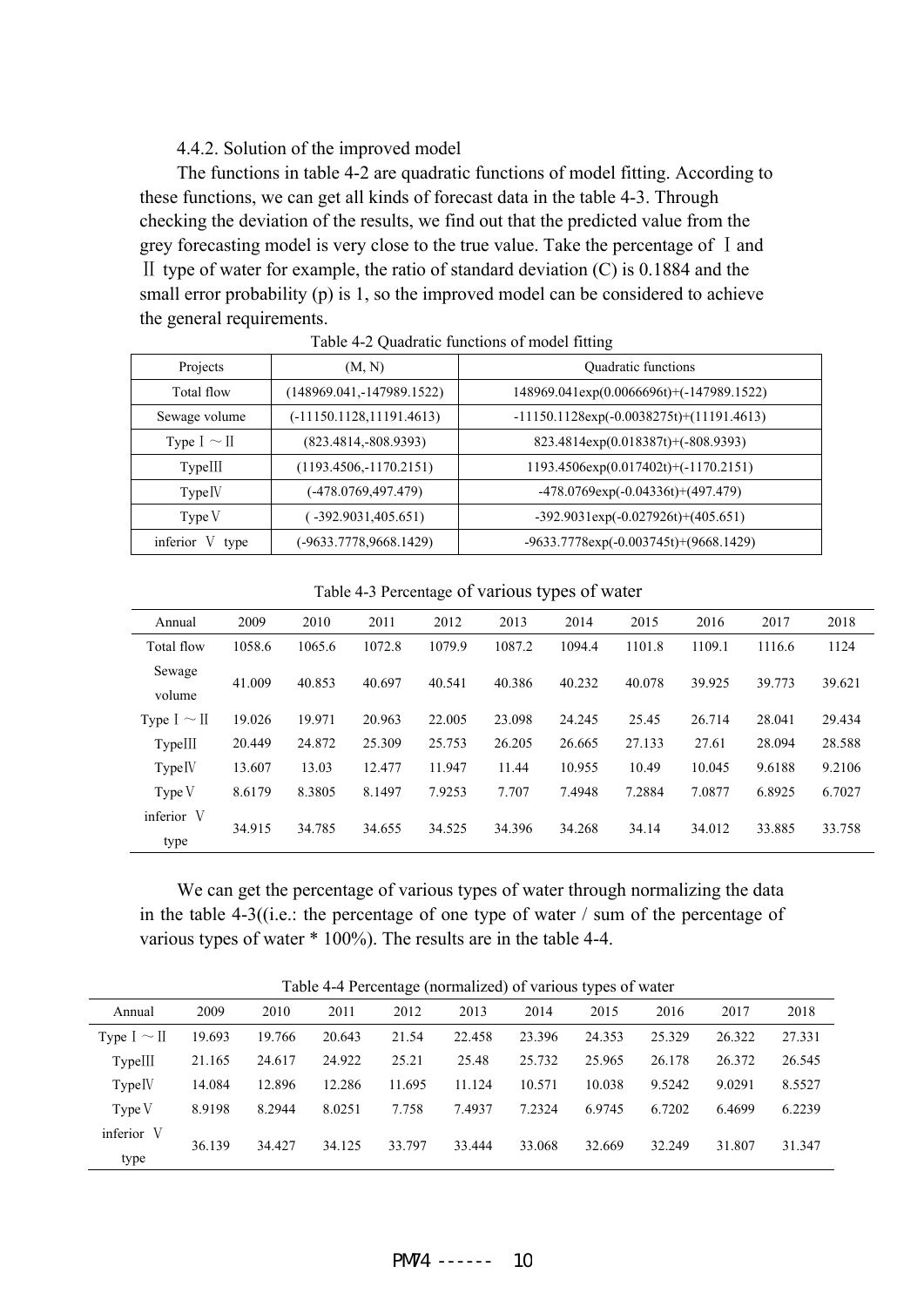

Figure 4-1 sewage volume during 2009~2018



Figure 4-2 development trend of percentage of various types of water during 2009~2018

From table 4-3 and figure 4-1 can be seen, the next ten years the Yellow River flow basically unchanged, emissions have a faint decreased trend, about 0.4 per cent year by year.

From table 4-4 and figure 4-2 can be seen, the next ten years the Yellow River high quality water quality cross-section (  $I \sim II$  classes and III class water quality cross-section) proportion is slowly rising trend, inferior quality cross-section ( $\Gamma$  class, V class and inferior V class water quality cross-section) proportion is slow decline. This is consistent with emissions of diminishing rule.

But the emissions rate reduce sluggishly, it also extremely slow that high quality water quality cross-section the increment of the proportion.  $I \sim II$  classes and III class water quality cross-section proportion in the next ten years still remained low. To 2018,  $I \sim II$  classes and III class water quality cross-section of the total compared to just 53.9 and inferior quality cross-section proportion still remains high.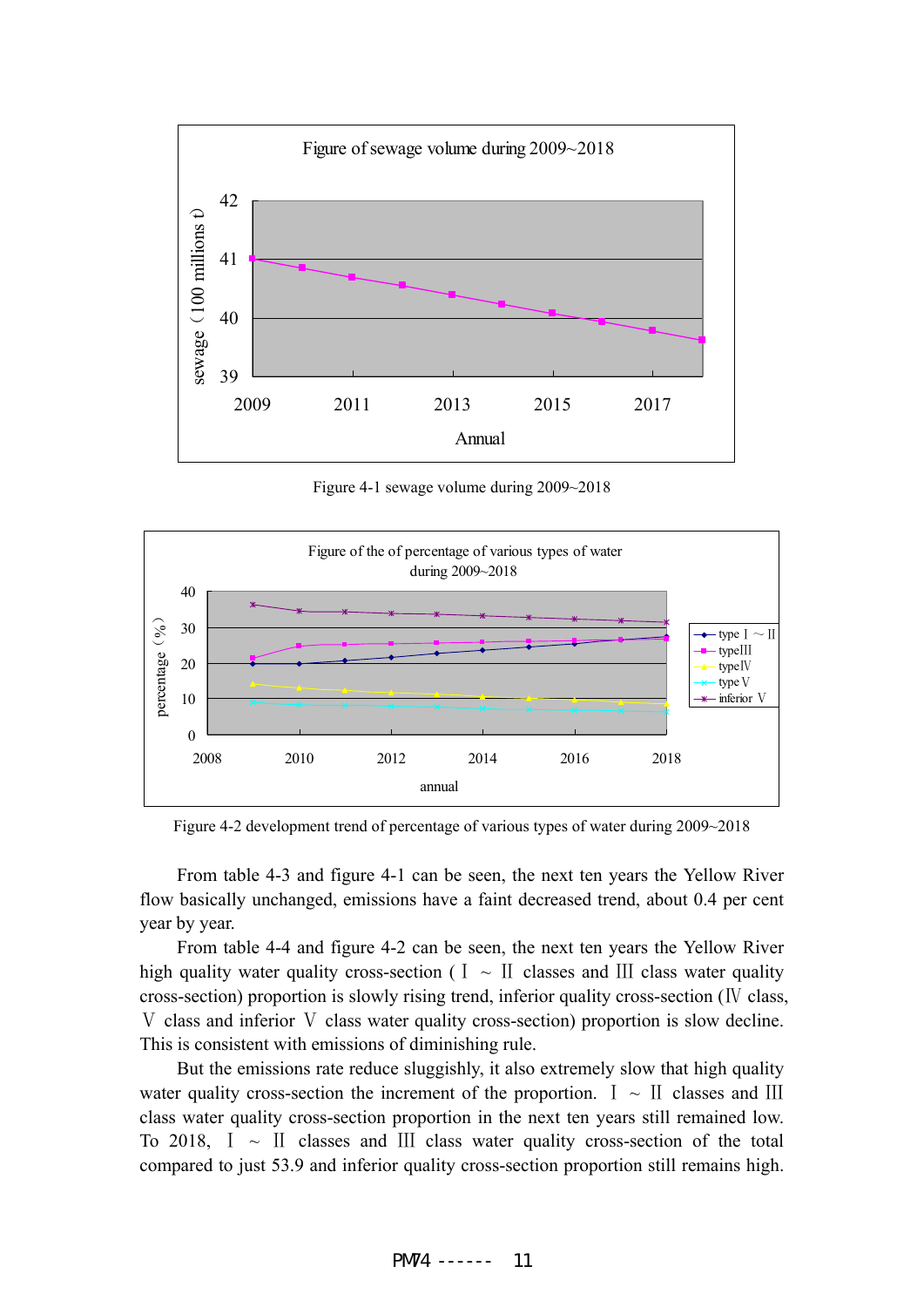To 2018, IV class, V classes and inferior V class total ratio of water quality cross-section reach up to 46.1%. That if not adopt effective measures, the next decade the water won't have a fundamental change, the future of the Yellow River emissions control still very arduous task.

The above analysis results, the emissions of Yellow River tended to decrease in the next decade. The proportion of high quality cross-section will increased year by year, while the inferior quality will decline. This shows the water quality of Yellow River will improve for the strong management. But the overall of water is still far from being satisfactory. The Yellow River water quality restoration speed is slow. If do not take more effective measures, the water is still poor and pollution situation still very serious in the future.

#### **5. The controlling model of the Yellow River sewage**

In order to expedite recovery the Yellow River water's quality, it is necessary to control the annual discharge capacity and process the sewage. And then it is necessary to change the poor-quality water into the high quality water again. After that , drain away the water to the Yellow River. The aim is to increase the proportion of the high quality water plane of fracture(The water plane of fracture for class of  $\bar{I}$ , II and III). Consequently, it would reduce the proportion of the poor-quality water plane of fracture(The water plane of fracture for class of  $W_1$ ,  $V$  and  $V$ ).

Suppose that the component of water quality for sewage which to be discharge into the Yellow River can't be changed and sewage in various water quality in proportion is maintained the level of 2009.It wants to set goals for the percentage of Ⅳ and Ⅴ'class water to be controlled in 20% and no poor quality water of Ⅴ's class. Therefore, the mass of sewage to be processed in the  $i(i=1...10)$  year. And so the mass of sewage to be processed=(the percentage of  $W$ 's class+ the percentage of  $V$ 's class-20%+ the percentage of poor-quality water for the V's class)\* the discharge capacity. According to the above relation, it can calculate the per annum mass of sewage to be processed for 2005 to 2014 as in the table 5-1.

Table 5-1 the per annum mass of sewage to be processed for 2009 to 2018 (Unit: 100 millions tons)

| annual                             | 2009   | 2010   | 2011   | 2012   | 2013   |
|------------------------------------|--------|--------|--------|--------|--------|
| the mass of sewage to be processed | 16.052 | 15.991 | 15.930 | 15.869 | 15.808 |
| annual                             | 2014   | 2015   | 2016   | 2017   | 2018   |
| the mass of sewage to be processed | 15.748 | 15.688 | 15.628 | 15.568 | 15.509 |
|                                    |        |        |        |        |        |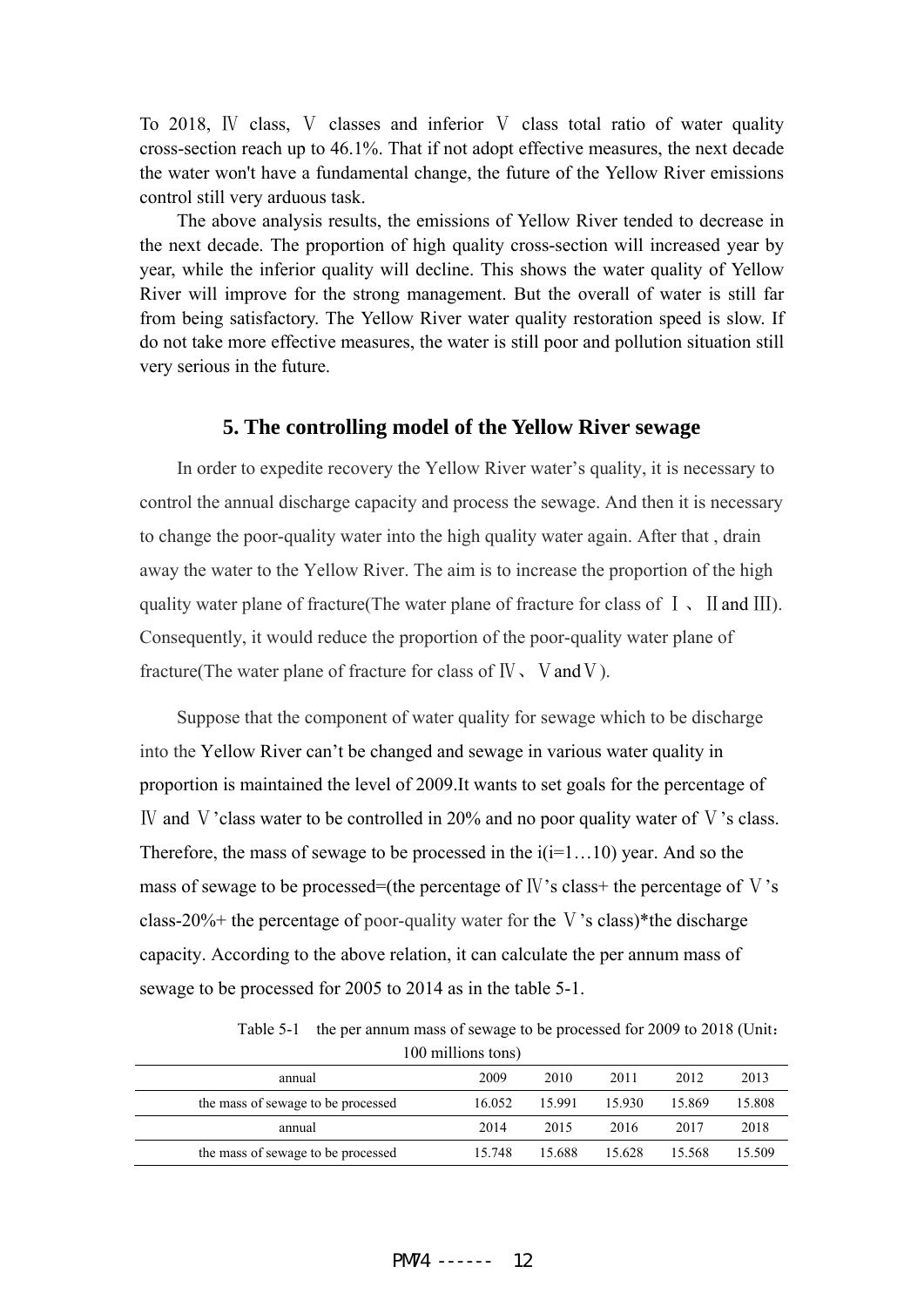According to table5-1, we can calculate the total mass of sewage to be processed is 15779 of millions in the next 10 years (2009-2018).

### **6. The conclusion and proposal**

According to the description above forecast analysis, we can conclude as the follows :

(1) Over the next several years, discharge sewage will decrease somewhat and the proportion of the high quality water plane of fracture will increase slowly. Therefore, the quality of the Yellow River water is gradually improving.

 $(2)$  Over the next several years, the quality of the Yellow River water get well very slowly. According to current development trend, the quality of the Yellow River water will not receive the fundamental change.

(3)In order to make the quality of the Yellow River water improvement very quickly, it is necessary to increase managing the pollution disposal. If it wants to control the water of class IV and V to be  $20\%$  and no poor-quality water of class Ⅴ,the sewage water needed to dispose is 15779 of millions ton in the next ten years.

To protect the water resources of the Yellow River, and then prevention and cure the Yellow River water pollution. Therefore to change the water quality of the Yellow River as soon as possible, this paper suggests:

 $(1)$  In the aspect of thought, strengthen the education of environmental and health consciousness for citizen, and then improve the citizen' consciousness of environmental protection.

 $(2)$  In the aspect of national policy, complete protection agency of the Yellow River's resources; draft specific management regulations of the Yellow River; bring about the institutionalize of the water resource in the Yellow River. At the same time, supervise and manage the water environmental quality. At last, prevent and cure the pollution of water.

 (3)In the aspect of science, it establish sewage system and then reduce the content of the harmful substances in the sewage water. At the same time, it needs to introduce and develop industrial technology which without waste or less and which without waste or less waste actively. Based on the requirements of the water environment function and the capability of the water's dilute and self-purification, it can establish different types of protection zones and protect the resources of life water not to be polluted.

 $(4)$  In the aspect of ecological environment, it improves the proportion of the Yellow River basin and reduce the soil erosion in the both shores of the Yellow River. Therefore, there will be kept down the deterioration of ecological environment.

(5)It determines the extent of the water resource which society and environment can bear. At the same time, it plans water conservancy project layout reasonably and dispatch the mass of water resource. Therefore, the environment function of the Water resources may be sufficient play and use. References: